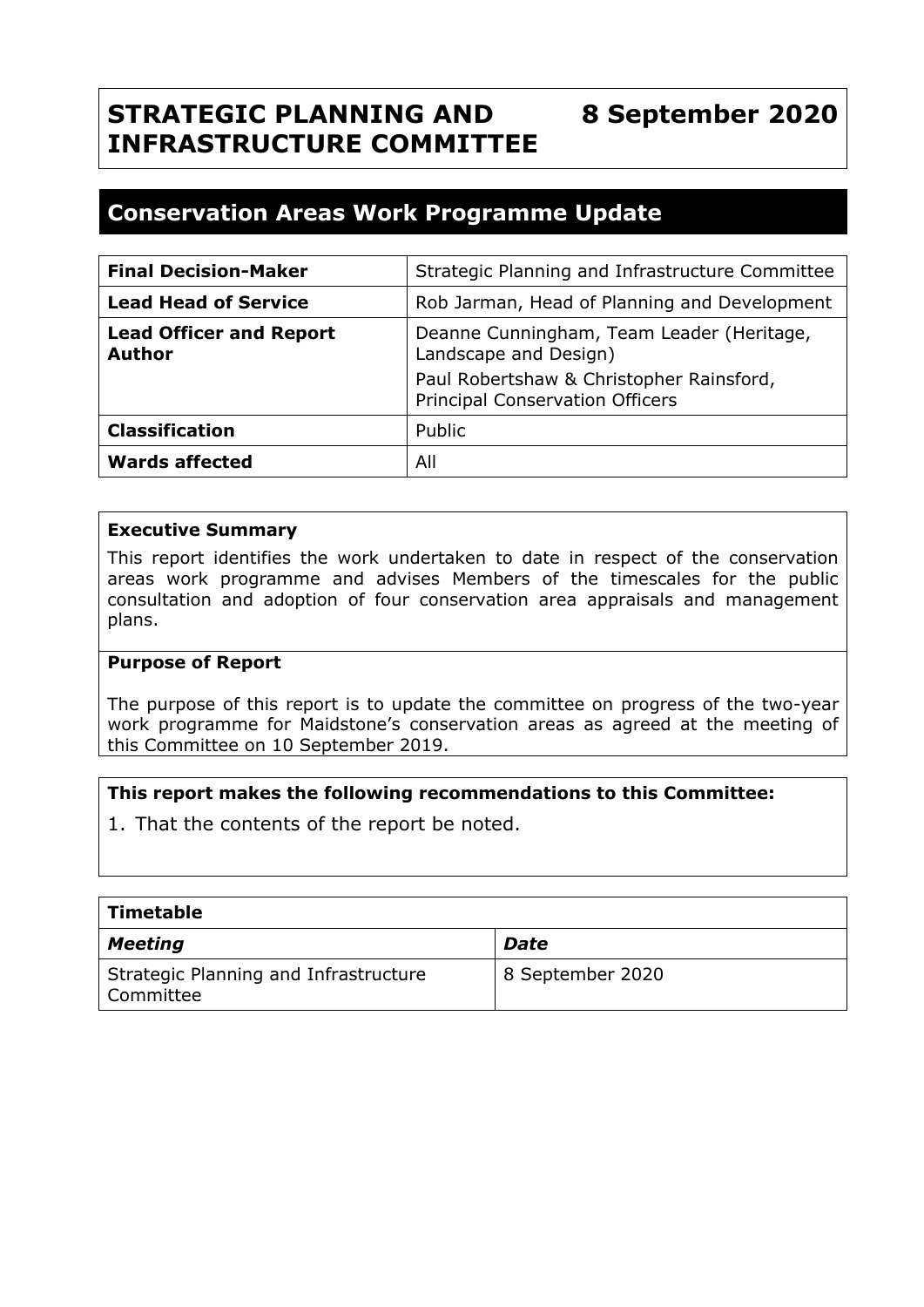# **Conservation Areas Work Programme Update**

# **1. CROSS-CUTTING ISSUES AND IMPLICATIONS**

| <b>Issue</b>                                              | <b>Implications</b>                                                                                                                                                                                                                                                                                                                                  | Sign-off                                                           |
|-----------------------------------------------------------|------------------------------------------------------------------------------------------------------------------------------------------------------------------------------------------------------------------------------------------------------------------------------------------------------------------------------------------------------|--------------------------------------------------------------------|
| <b>Impact on</b><br><b>Corporate</b><br><b>Priorities</b> | We do not expect the recommendations will by<br>themselves materially affect achievement of<br>corporate priorities. However, they will support<br>the Council's overall achievement of its aims as<br>set out in section 3.                                                                                                                         | Head of<br>Planning and<br>Development                             |
| <b>Cross</b><br><b>Cutting</b><br><b>Objectives</b>       | The report recommendations support the<br>achievements of the Heritage is Respected cross<br>cutting objective by preparing appraisals and<br>management plans for the borough's<br>conservation areas.                                                                                                                                              | Head of<br>Planning and<br>Development                             |
| <b>Risk</b><br><b>Management</b>                          | Refer to section 5 of the report                                                                                                                                                                                                                                                                                                                     | Head of<br>Planning and<br>Development                             |
| <b>Financial</b>                                          | The proposals set out in the recommendation<br>are all within already approved budgetary<br>headings and so need no new funding for<br>implementation.                                                                                                                                                                                               | Section 151<br>Officer &<br>Finance<br>Team                        |
| <b>Staffing</b>                                           | There will be Staffing implications and these are<br>set out in section 3                                                                                                                                                                                                                                                                            | Head of<br>Planning and<br>Development                             |
| Legal                                                     | Accepting the recommendations will fulfil the<br>Council's duties under the Planning (Buildings<br>and Conservation Areas) Act 1990.                                                                                                                                                                                                                 | Cheryl Parks<br>Mid Kent<br>Legal<br><b>Services</b><br>(Planning) |
| <b>Privacy and</b><br><b>Data</b><br><b>Protection</b>    | Accepting the recommendations will increase<br>the volume of data held by the Council. We will<br>hold that data in line with our retention<br>schedules.                                                                                                                                                                                            | Policy and<br>Information<br>Team                                  |
| <b>Equalities</b>                                         | The preservation of the historic environment is<br>of a positive benefit for all members of the<br>community, helping achieve a strong sense of<br>belonging. Community engagement and an<br>equalities assessment would be carried out as<br>part of the development of individual<br>management plans to consider issues such as<br>accessibility. | <b>Equalities</b><br>and<br>Corporate<br>Policy Officer            |
| <b>Public</b><br><b>Health</b>                            | We recognise that the recommendations will not<br>negatively impact on population health or that<br>of individuals.                                                                                                                                                                                                                                  | <b>Public Health</b><br>Officer                                    |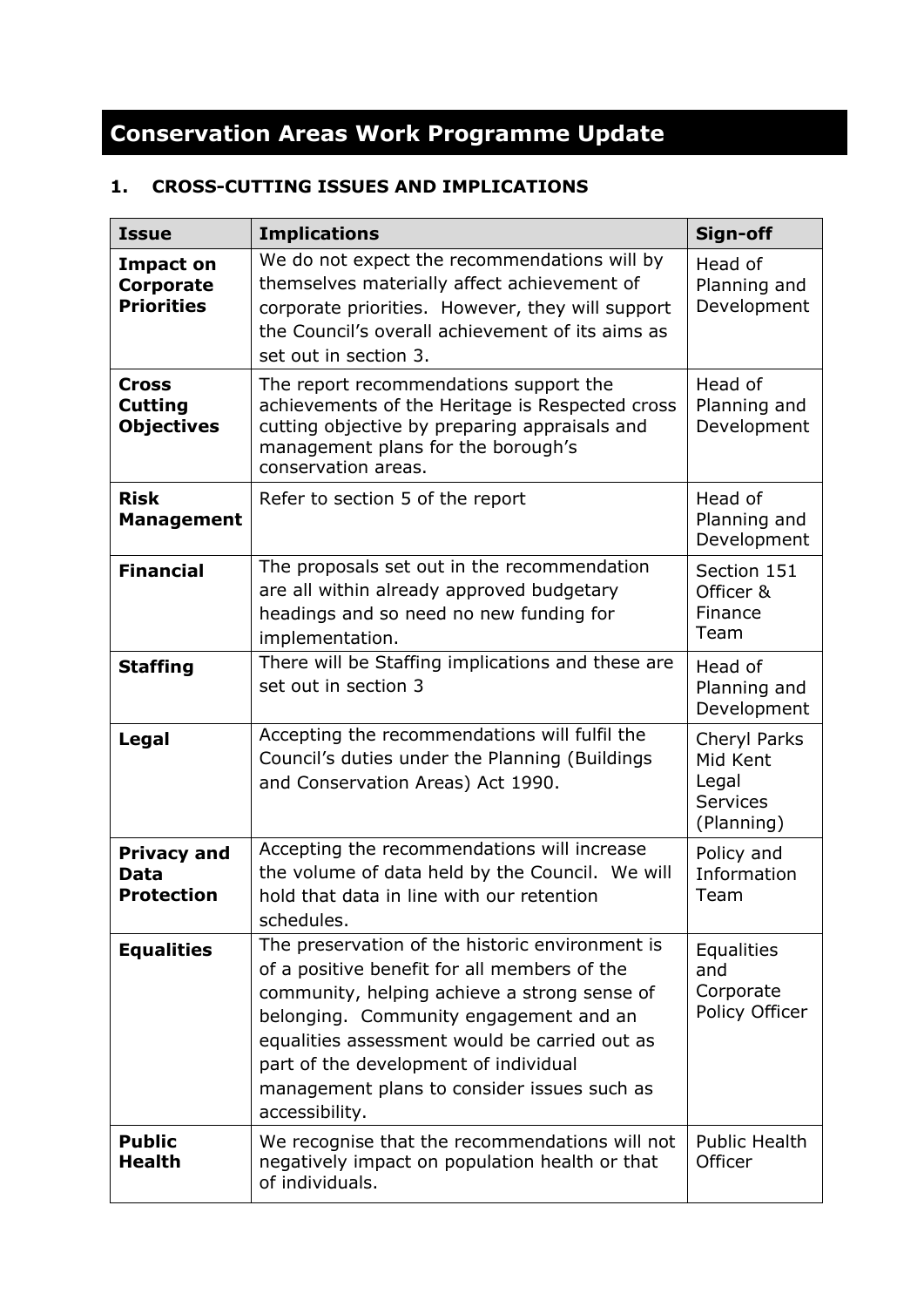| <b>Crime and</b><br><b>Disorder</b> | No direct implications have been identified. | Head of<br>Planning and<br>Development         |
|-------------------------------------|----------------------------------------------|------------------------------------------------|
| <b>Procurement</b>                  | No procurement will be required              | Head of<br>Service &<br>Section 151<br>Officer |

# **2. INTRODUCTION AND BACKGROUND**

- 2.1 There are 41 designated conservation areas in Maidstone Borough. Of these 13 have an appraisal, management plan or both.
- 2.2 In September 2019 Members agreed a two year work programme covering 2019-2021 for the production of documents for additional areas, to be resourced through the Business Rates Retention Scheme.
- 2.3 The work programme also included revision of the Boughton Monchelsea conservation area boundaries, which was finalised under delegated powers on 25.03.20.
- 2.4 In accordance with the agreed work programme, draft documents have been prepared for Sutton Valence and three Maidstone conservation areas – Town Centre, Chillington House and Ashford Road. These will be made available in draft on the Council's website for public consultation [\(http://www.maidstone.gov.uk/home/primary-services/planning-and](http://www.maidstone.gov.uk/home/primary-services/planning-and-building/primary-areas/heritage-and-landscape/tier-3-primary-areas/conservation-areas)[building/primary-areas/heritage-and-landscape/tier-3-primary](http://www.maidstone.gov.uk/home/primary-services/planning-and-building/primary-areas/heritage-and-landscape/tier-3-primary-areas/conservation-areas)[areas/conservation-areas\)](http://www.maidstone.gov.uk/home/primary-services/planning-and-building/primary-areas/heritage-and-landscape/tier-3-primary-areas/conservation-areas).
- 2.5 The table in Appendix 1 sets out the status of each conservation area to include the new draft documents.

# **Policy considerations**

- 2.6 The Planning (Listed Buildings and Conservation Areas) Act 1990 requires local planning authorities to review their conservation areas from time to time, to formulate and publish proposals for their preservation and enhancement and consult the public in the area in question, taking account of views expressed (Sections 69(2) and 71(1 and 2)).
- 2.7 National planning policy guidance advises that a conservation area appraisal can be used to help authorities to develop a management plan and appropriate policies for the Local Plan, and that a good appraisal will consider features that made a positive or negative contribution to the area, thereby identifying opportunities for beneficial change or planning protection (PPG, Para 025).
- 2.8 Historic England advises that an up to date conservation area appraisal and management plan is the most appropriate way for a local authority to fulfil the above duties (Designation, Appraisal and Management of Conservation Areas, January 2019).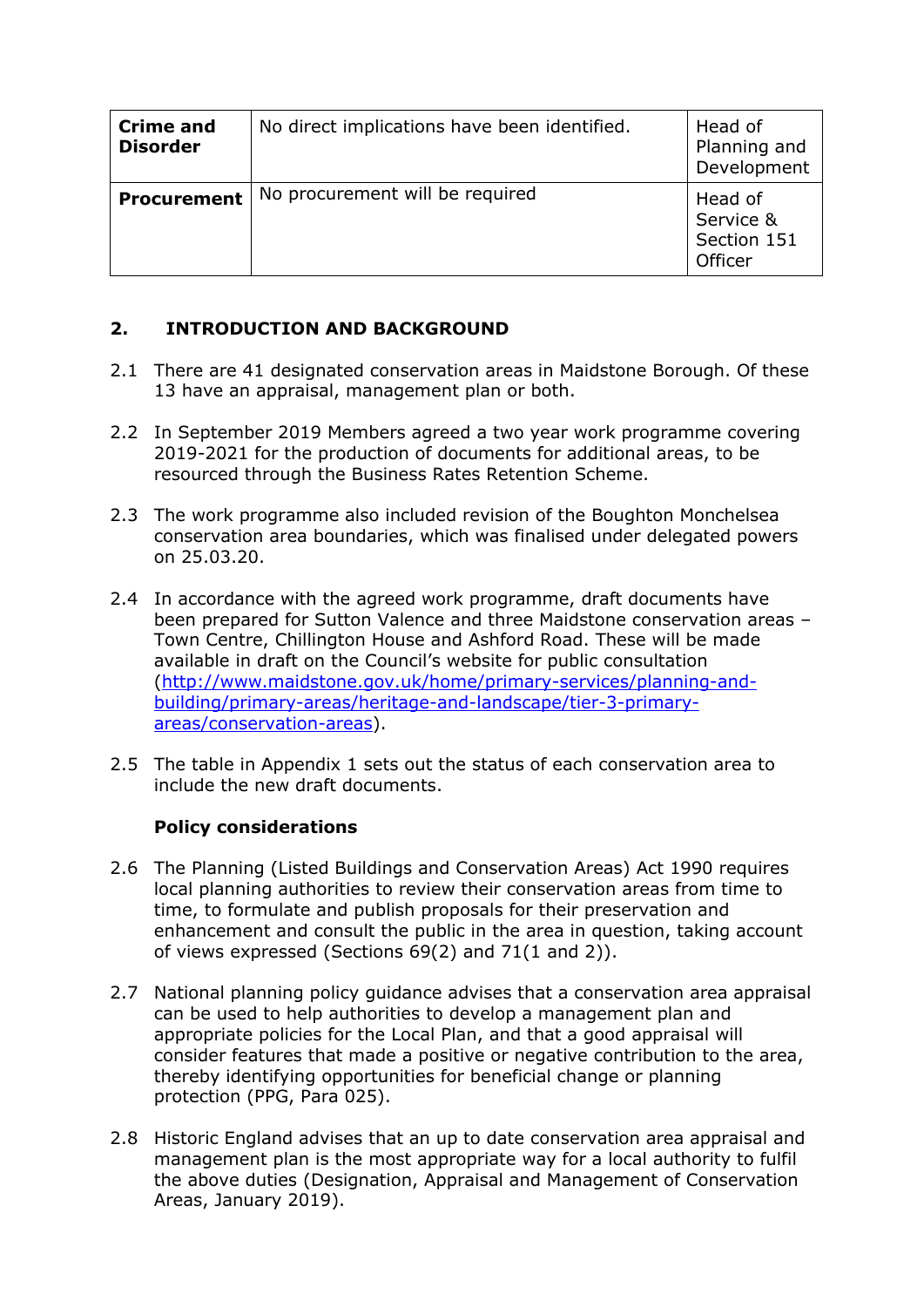#### **Work completed, 2019/2020**

- 2.9 The boundaries of Boughton Monchelsea The Green and The Quarries Conservation Areas have been extended following a public consultation. The revised boundaries were formally adopted under delegated powers on 25.03.20.
- 2.10 A draft appraisal and management plan has been prepared for Sutton Valence Conservation Area. This is due for adoption in December 2020.
- 2.11 The 2009 Maidstone Centre appraisal has been revised and a management plan drafted. This is due for adoption in December 2020.
- 2.12 The 2010 Maidstone Ashford Road appraisal has been revised and a management plan added. This was originally intended for 2020/21, but was brought forward during the Covid-19 pandemic. This is due for adoption in December 2020.
- 2.13 A draft appraisal and management plan has been prepared for Maidstone Chillington House Conservation Area. This was also brought forward from the 2020/21 period. This is due for adoption in December 2020.

#### **Upcoming work, 2020/2021**

- 2.14 The above draft documents are available on the Council's website for public consultation. Following this meeting, they will be publicised by contacting Ward Members, Sutton Valence Parish Council, Maidstone BID, Maidstone Museum, and other groups and stakeholders relevant to each conservation area.
- 2.15 Following a period of not less than six weeks the documents will be amended in light of comments received and reported to the Head of Planning and Development for delegated approval. The final adopted documents will be added to the website accordingly.
- 2.16 Elmstone Hole Conservation Area will have an appraisal and management plan drafted in accordance with the agreed work programme, due to be completed in February 2021.
- 2.17 An appraisal and management plan will be drafted for Yalding Conservation Area, which was initially proposed for the work programme but substituted for Sutton Valence following Member discussion. This is due to be completed in February 2021.
- 2.18 If additional resources are made available in 2021, work will proceed on conservation areas in the rural service centres. These areas were identified as the next highest priority in the 2019 report.
- 2.19 Upcoming work completed in 2020/2021 is expected to be reported to Members in September 2021.